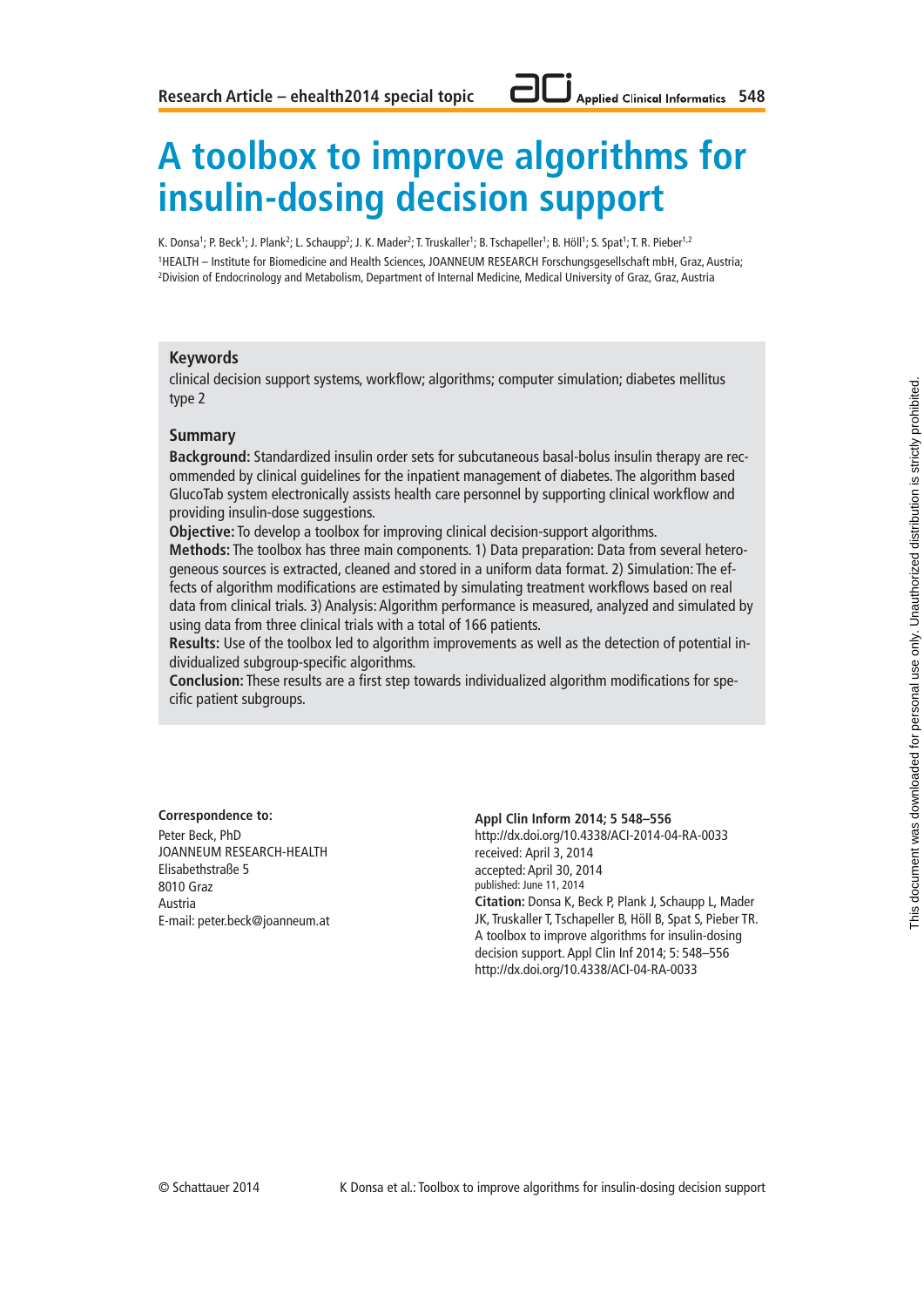#### **Applied Clinical Informatics 549**

# **1. Introduction**

Poor glycemic control has been associated with poor clinical outcome and increased mortality in patients with and without history of diabetes [1]. Recently performed audits in Great Britain demonstrated that glycemic control is not established satisfactorily. Nearly 40% of patients included in the audit experienced at least one diabetes medication error while in hospital. Patients with medication errors were more than twice as likely to experience a severe hypoglycemic episode (16.8%) than patients who did not have a medication error (7.5%) [2]. Implementing a standardized subcutaneous insulin order set promoting the use of scheduled basal and nutritional insulin therapy is a key intervention in the inpatient management of diabetes. Observational and randomized controlled studies indicate that when glycemic control improves, hospital complication rates are lowered in general medical and surgery patients [3–7].

GlucoTab, an algorithm based workflow and decision support system for non-critically ill patients with diabetes mellitus type 2, was developed in the EU-funded project REACTION. It is a mobile Android-based tablet PC which interacts with a Java Enterprise server to provide workflow and insulin dosing support to physicians and nurses directly at the point of care. The GlucoTab system was developed by an interdisciplinary team of engineers, physicians and nurses. Design input was provided by clinical specialists and technical experts, and the system was improved in an iterative approach involving end user feedback.

Four clinical trials regarding patient safety, efficacy of glycemic control and usability have already been performed using the GlucoTab system. The first trial evaluated the underlying workflow-integrated algorithm for basal-bolus insulin therapy in a paper-based form. The algorithm was effective in establishing glycemic control, and was well accepted by medical staff [8]. Subsequently, this algorithm was integrated into the GlucoTab system and applied and evaluated in clinical trials. Although the overall glycemic control was good (73% of blood glucose readings in the accepted glycemic range 70–180 mg/dl), some patient subgroups did not reach the glycemic target range or experienced hypoglycemic episodes.

We now report on a new toolbox for analyzing and simulating GlucoTab system modifications. The ultimate aims of this toolbox development were: to improve the GlucoTab algorithm which in its initial form lacked flexibility, to test and optimize new ideas and hypotheses for algorithm modifications to draw maximum benefit from future clinical studies, and to identify individualized algorithm and workflow improvements for specific patient subgroups. We have now incorporated several heterogeneous clinical data sources and implemented a standard procedure for statistical analysis.

# **2. Methods**

This section summarizes the methods and technologies and the iterative process used to develop the toolbox for improving the algorithms for insulin-dosing-decision support. The toolbox consists of three main components (▶ Figure 1):

- Data preparation: Data from several heterogeneous sources is extracted, cleaned and stored in a uniform data format.
- **• Simulation:** Modified versions of the algorithm are applied in simulations of the treatment workflow, based on real data from clinical trials.
- **Analysis:** The algorithm performance is measured and visualized for all patients or patient subgroups.

## **2.1 Data preparation**

The purpose of this component is to extract, transform and load (ETL) data from clinical trials and other sources into a uniform data structure in a standardized process. One major challenge in the performance of pooled data analyses is the varying structure of data from different clinical trials. We designed a multi-step process to monitor and clean the data: the first steps are performed routinely as part of clinical trial data management according to Good Clinical Practice (GCP) and Inter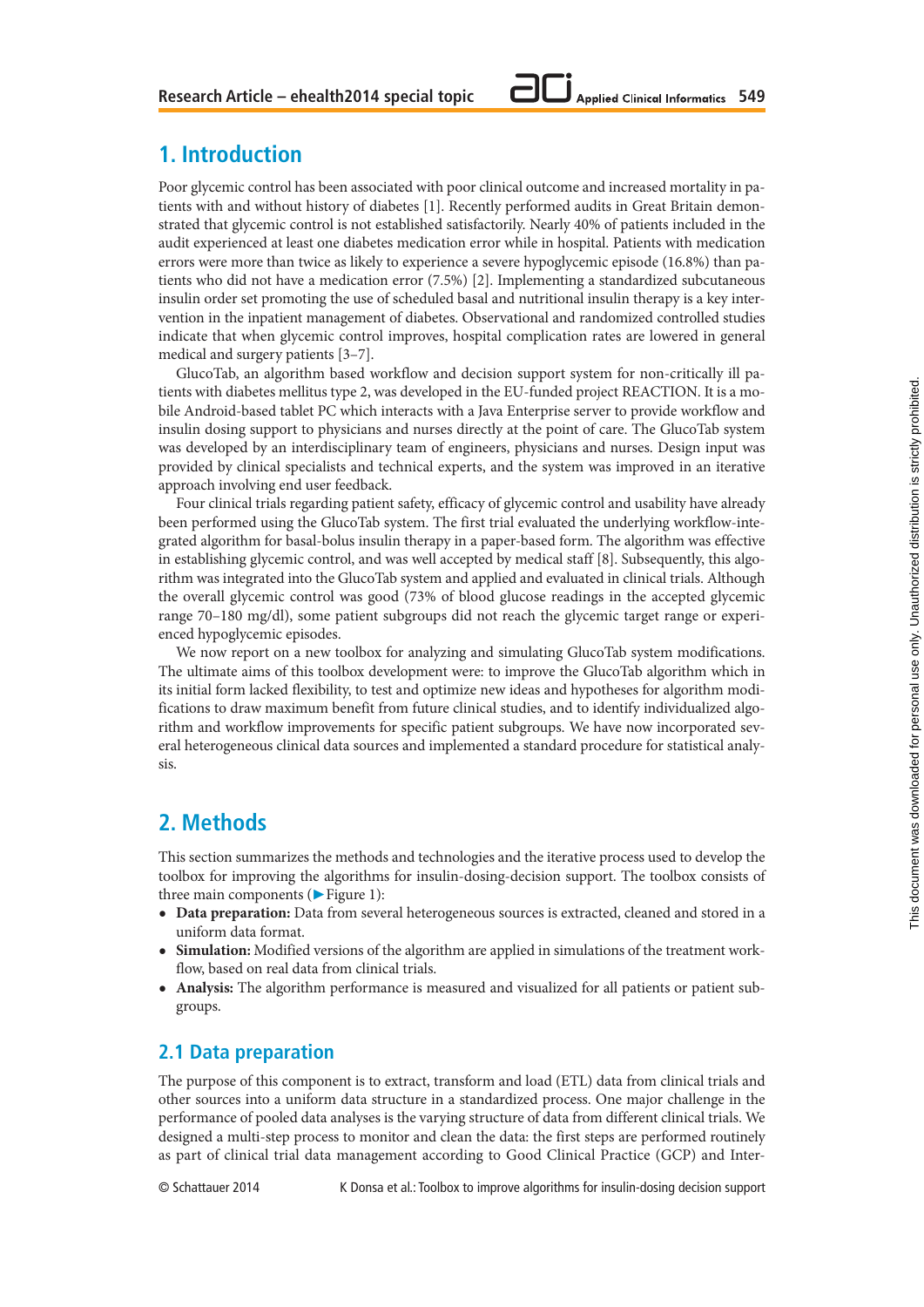national Conference on Harmonisation (ICH) [9]. In each clinical trial data is extracted from the sources and transformed into a standardized format according to standard data management: data is first checked for consistency and quality; applying for example summary statistics and row checks in the form of if clauses. Inconsistent, implausible or missing values are discussed with the clinical trial team in the database release meeting to achieve a clean dataset for statistical analysis. As part of the toolbox, during the data preparation step, the data is extracted, cleaned and stored in a uniform data format for pooled statistical analyses. Type and unit conversions as well as preparations for the simulations and analyses are performed in this step. Patient-specific profiles with baseline characteristics, concomitant diagnoses and medications, overall glycemic information (mean blood glucose levels, glucose variability, hypo- and hyperglycemic events) and information on the algorithm version used are generated. "Virtual insulin sensitivity" profiles are also generated which are required for blood glucose estimations, performed in the simulation component (see chapter 2.2 Simulation).

# **2.2 Simulation**

Simulation aims to estimate the effect of insulin dose changes on blood glucose values due to algorithm modifications. Simulations are performed with a simulator application implemented in Java which integrates and uses original components from the GlucoTab server implementation. This approach was chosen because building on the original, well tested medical device software components is much more reliable and resource-effective compared to completely rebuilding the entire workflow and decision support algorithm in its full complexity in statistics software and keeping it in synchronization with future modifications of the server. Furthermore, the source code developed for the simulation is already available for implementation into the GlucoTab system, in case of adopting algorithm modifications after the simulation. After additional reviews and testing, the code can be included in the medical device software.

Simulations are performed in two steps, with real patient data from the GlucoTab clinical trials. In the first step, the simulator uses blood glucose measurements and insulin dose calculations, as well as therapy adaptations, based on the original entries into the GlucoTab system by the clinical personnel. Sequentially new insulin dose calculations are performed by using the new algorithm. In a second step the blood glucose estimations are performed. We identified several methods for blood glucose estimations from a structured literature research. Neural networks have been shown to be the most promising technologies [10, 11]. However, neural networks could not be used to achieve accurate blood glucose estimations using our data. The GlucoTab approach for type 2 diabetes mellitus does not involve exact carbohydrate counting. Therefore, exact amounts of carbohydrates consumed were not available and could account for the inaccurate estimations achieved with neural networks. Thus we developed a new method for blood glucose estimations in the toolbox by using "virtual insulin sensitivity" profiles. "Virtual insulin sensitivity" was defined as the difference between two blood glucose measurements divided by the injected insulin dose. A "virtual insulin sensitivity" value is estimated for every measurement interval (e.g. noon to evening) for every patient on each hospital day. The simulator uses the "virtual insulin sensitivity" profile of the patients and calculates the estimated blood glucose value for the next interval alongside the new insulin dose. An example of how blood glucose estimations due to algorithm modifications are performed is illustrated in ▶ Figure 2. A patient with a noon blood glucose level of 200 mg/dl, an evening blood glucose level of 160 mg/dl received 10 insulin units (IU) injected at noon, and thus has a "virtual insulin sensitivity" of 4 mg/dl/IU. In this example, one unit of insulin lowers the blood glucose level by 4 mg/dl. In the simulation the patient receives 15 IU at noon, following the dose suggestion of the modified algorithm. Considering the "virtual insulin sensitivity" of the patient the simulation estimates that the additional 5 IU would have lowered the blood glucose level by additional 20 mg/dl resulting in an evening blood glucose level of 140 mg/dl.

All records resulting from the simulations are stored in the relational GlucoTab database, and are then extracted by the data preparation component and prepared for pooled statistical analysis in the analysis component.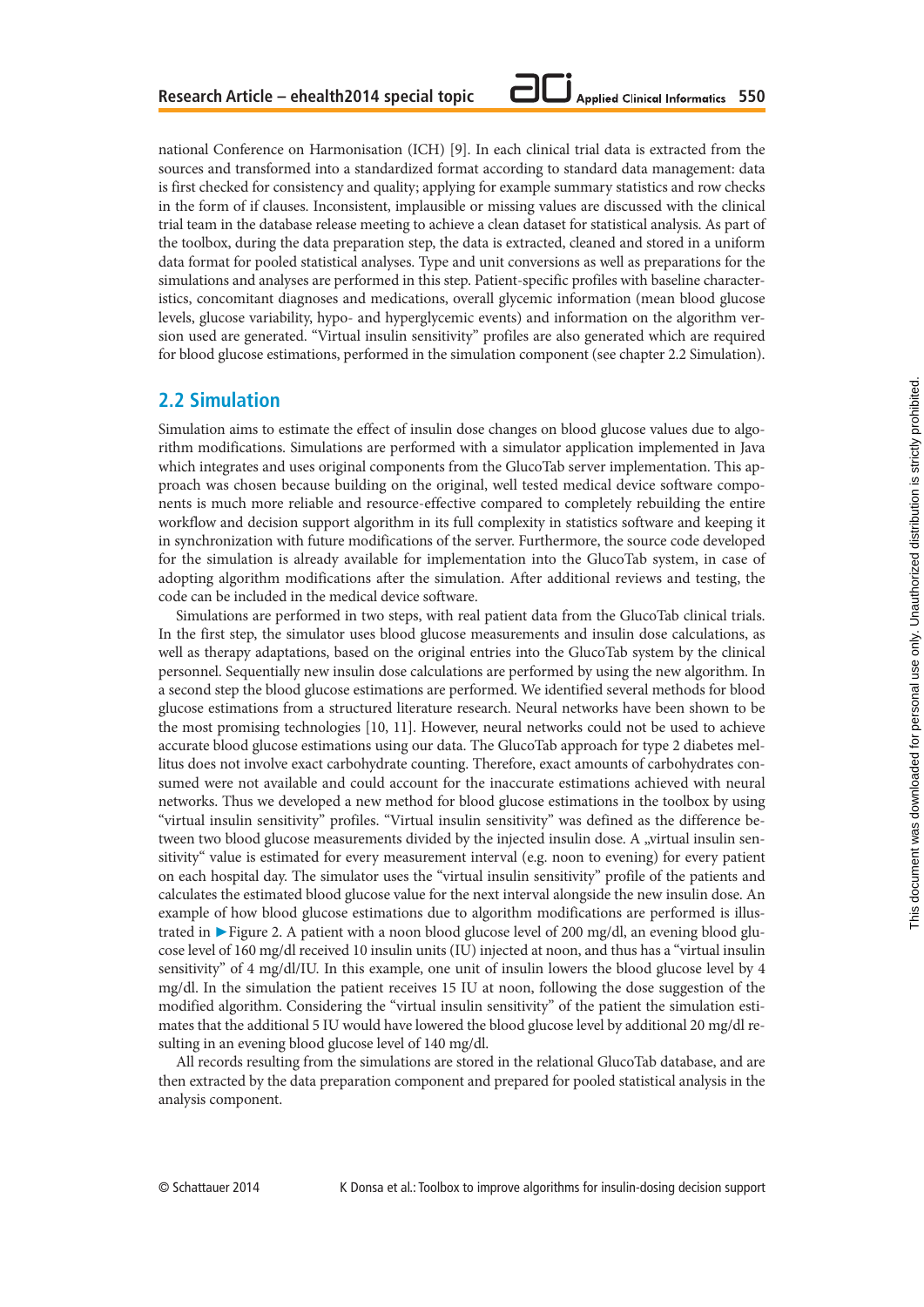# **2.3 Analysis**

In the analysis component, different methods of the toolbox (e.g. patient hazard analysis, what-if analysis) are combined depending on the specific research question. Results from the analysis component are summarized in a reporting tool. The following use cases demonstrate the possibilities of the toolbox by using data from three clinical trials and comprise datasets from the following data sources:

- **• GlucoTab server:** 5,218 blood glucose measurements (Roche Accu-Chek) from 166 patients on 1,124 patient days, suggested and confirmed bolus and basal insulin doses and information on consumption of meals and insulin sensitivity
- **• Clinical trial data management system (OpenClinica):** Diagnoses, medications and baseline characteristics of 166 patients
- **• Laboratory information system:** Hospital laboratory data of 99 patients
- **• Continuous Glucose Monitoring (CGM):** 14,140 hours recorded with CGM (Medtronics iPro2) of 97 patients

## **Pooled data**

The first use case demonstrates methods for the retrospective analysis of pooled patient data. It aims to detect the quality of glycemic control when using the GlucoTab system by identifying individualized versions of insulin-dosing algorithms for specific patient subgroups. A penalty scoring system evaluates the therapy of each patient considering the average blood glucose levels, hypo- and hyperglycemic events and glucose variability. If the patient's glycemia is within the target range the scoring system rewards credit points whereas blood glucose values outside the target range are given penalty points. Penalty points are weighted according to the severity of hypo- or hyperglycemia. Hypoglycemia has a higher impact on the score. Subgroup analyses using hierarchical clustering allow the detection of "responder" or "non-responder" patient subgroups and their distinctive properties.

## **Algorithm modification**

The second use case aims to evaluate algorithm modifications. In what-if analyses, outcomes regarding blood glucose levels and suggested insulin doses are investigated and visualized for interpretation by clinical specialists. Patient hazard analyses for patients with low glycemic events are performed to identify the safest version of the modified algorithm: insulin dose calculations are simulated by using new variants of the algorithm. To detect potentially dangerous changes in the algorithm, a potential increase of insulin doses prior to a low glycemic event is investigated. Patient hazard analyses are discussed with diabetes specialists to ensure that only safe variants of a new algorithm are implemented.

#### **Continuous glucose-monitoring data**

The third use case considers additional input from continuous glucose monitoring (CGM) data for algorithm evaluation. The clinical standard for monitoring the patient's blood glucose levels is point of care testing (POCT) [12]. POCT provides only a snapshot of the patient's glycemic profile. With the use of CGM we investigated if these snapshots are sufficient for the patient's therapy. We identified low glycemic episodes using CGM data. A low glycemic episode was defined as a signal drop below the threshold level of 70 mg/dl for at least three consecutive measurements (5 min sampling). If the sensor level was above the threshold for less than one hour between two below-threshold episodes, this was counted as one episode. Additionally, to compensate data processing of the CGM sensor manufacturer, offset correction was applied to the CGM sensor data to increase the sensitivity for detection of low glycemic events in a post-processing step. The sensitivity is defined as the relative number of true low glycemic episodes that have been detected. It is calculated as the proportion of the number of detected true low glycemic episodes divided by the number of detected and missed low glycemic episodes [13]. Another aim is to relate CGM to the algorithm: in a subsequent what-if analysis the patient's outcome is investigated regarding suggested insulin doses and patient hazard.

The **reporting tool** generates automated PDF reports using the R project for Statistical Computing [14] with Sweave and LaTeX. A multitude of customized graphic output functions has been de-

K Donsa et al.: Toolbox to improve algorithms for insulin-dosing decision support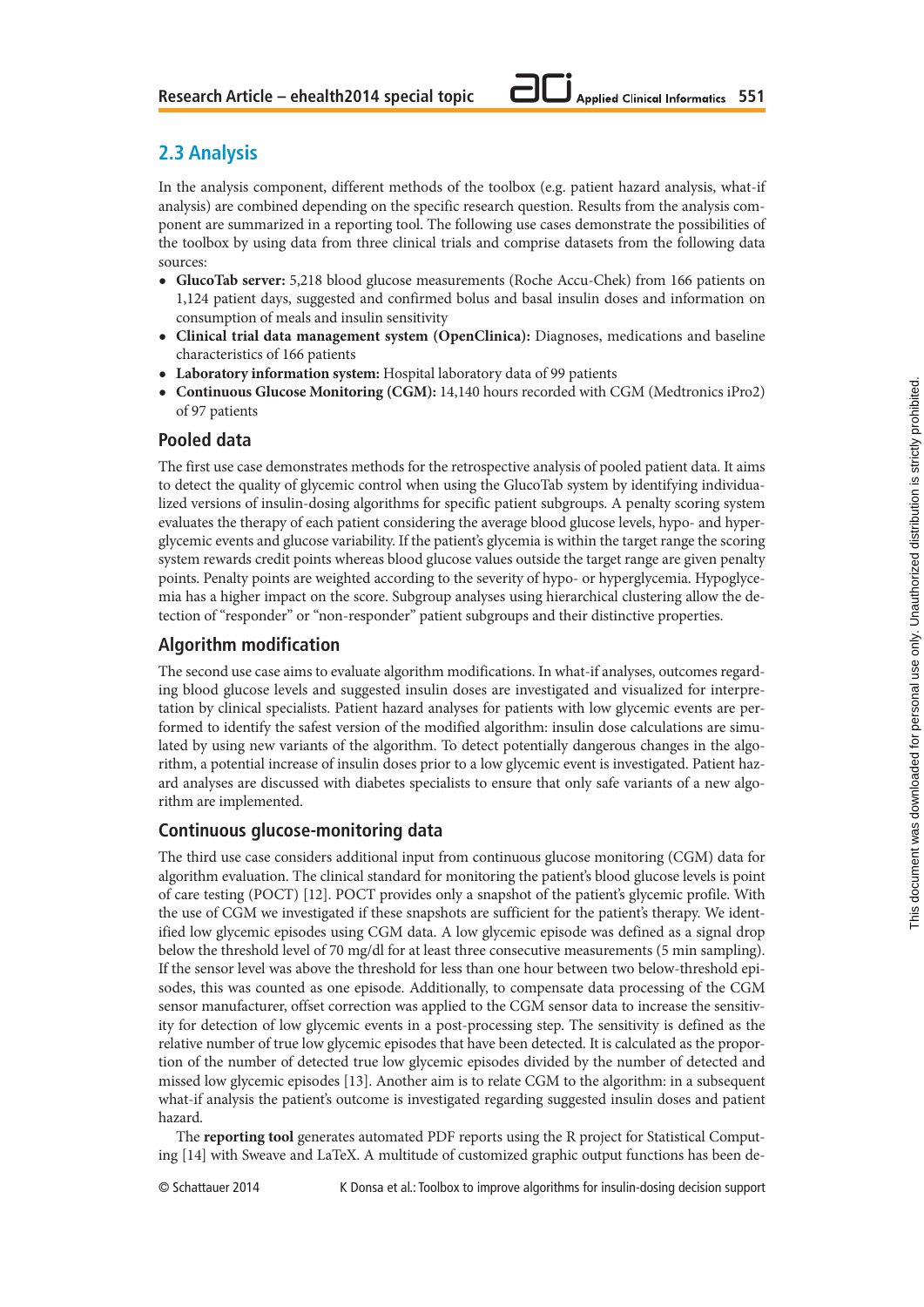veloped using ggplot and ggplot2 packages. Results can be reported as text, tables or figures by using the customizable PDF reports (e.g.  $\blacktriangleright$  Figure 3 and  $\blacktriangleright$  Figure 4 in this paper).

# **3. Results**

## **Pooled data**

Since low glycemic events are the most dangerous in blood glucose management, first analyses were conducted to investigate and visualize the glycemic range which is most likely resulting in low blood glucose events. ▶ Figure 3 shows data from all patients treated with the first version of the algorithm  $(n = 52)$ , revealing that low glycemic events do not only emerge from patients with low blood glucose levels but also occur in patients with initially high blood glucose values.

# **Algorithm modification**

An example of validating the simulation results of the toolbox is demonstrated in  $\blacktriangleright$  Figure 4. The use of the first version of the algorithm in previous clinical trials has resulted in relatively high mean blood glucose values at noon [8] (▶ Figure 4a). A blood glucose estimation was performed to simulate a change of the bolus ratio for morning, noon and evening, for all 52 patients treated with the first version of the algorithm ( $\blacktriangleright$  Figure 4b). The new algorithm (v2) was clinically validated after implementing the proposed bolus ratio changes into the GlucoTab system. The results for the first 15 patients ( $\blacktriangleright$  Figure 4c) showed a significantly reduced mean noon blood glucose level (t-test, p = 0.014).

# **Continuous glucose-monitoring data**

The toolbox was used to assess if POCT provides all necessary information for the patient's glycemic control, especially low glycemic events. Low glycemic events were identified according to the method described (see CGM in the methods section) using 1,480 paired blood glucose sensor readings (8,578 hours recorded with CGM) of 59 patients. After adjusting for the offset of sensor data, 134 events below 70 mg/dl were detected with CGM compared to 35 detected by blood glucose POCT. The majority of low glycemic events that were detected with CGM occurred during the night. Sensitivity to detect low glycemic events using CGM was 42%.

# **4. Discussion**

This work created a toolbox with three main components to improve an insulin dosing algorithm used in a decision support system. The data preparation component enabled a fast and standardized way to incorporate additional clinical data for the simulation component and the analysis component. Based on the uniform data structure and standardized processes, algorithm changes were simulated, evaluated and optimized before being implemented in the decision support system. Three particularly important examples for the use of the analysis component during algorithm development are demonstrated in this paper.

The toolbox was used for pooled data analyses and indicated that low glycemic events occur not only in patients with low blood glucose levels but also in patients with initially high blood glucose levels. A further increase of insulin doses would lead to an increased hypoglycemia risk in some patients. Pooled data analyses and visualization of results were successfully used to investigate a hypothesis and discuss results with clinical experts for a further improvement of the algorithm.

Simulated bolus ratio changes and blood glucose estimations in the toolbox were confirmed with real patient data after the algorithm changes had been implemented in the GlucoTab system. Algorithm changes resulted in a statistically significant reduction of blood glucose levels at noon as estimated by the toolbox, but might have also been affected by the difference in glycemic control prior to the trial. HbA1c in patients treated with the initial version of the algorithm was 76±30 mmol/mol

K Donsa et al.: Toolbox to improve algorithms for insulin-dosing decision support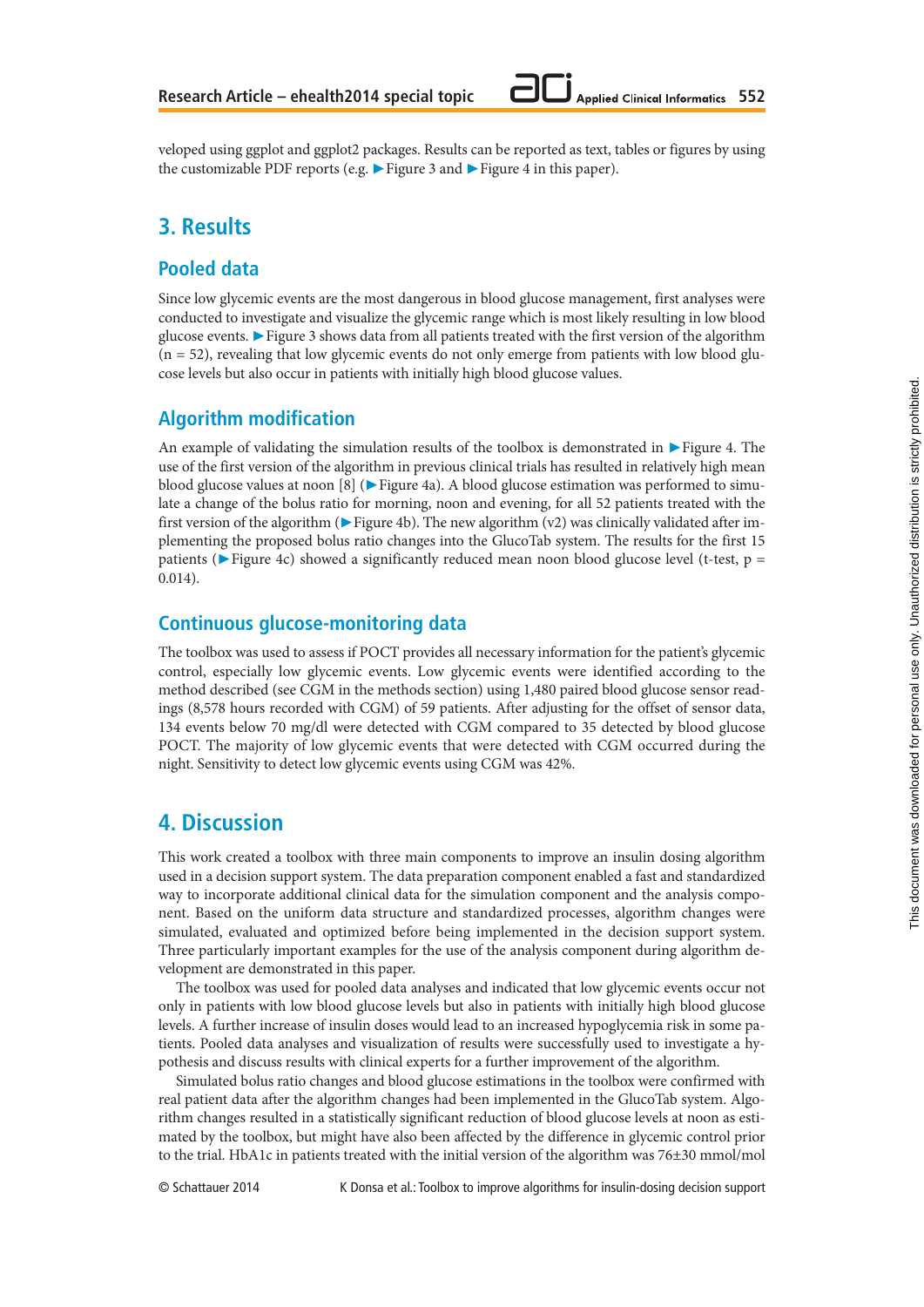**Applied Clinical Informatics 553** 

compared to 62±18 mmol/mol in the first 15 patients treated with the modified version of the algorithm. Further analyses with a bigger sample size are still ongoing.

CGM data indicate that a high number of low glycemic events (<70 mg/dl) are not detected with standard glucose POCT, in particular during the night when fewer POCT reference measurements are available for confirmation. The high number of low glycemic events has to be interpreted cautiously due to the low sensitivity of the commercially available CGM sensor. The sensitivity of the CGM sensor system applied in the studies to detect low glycemic events (42%) is comparable to a recently published study using a similar CGM system (CGM-sensor sensitivity: 37.5%) [13].

The presented toolbox provides the technical foundation for the development of more individualized algorithms. Already planned clinical trials using the GlucoTab system will provide more data for the toolbox and enable us to perform simulations of algorithm changes for various patient subgroups. We will continue in-depth analyses and carefully test algorithm modifications by simulations, before any changes are implemented in the software, and are applied in the therapy of patients in clinical evaluation trials.

#### **Clinical Relevance**

Algorithm based decision support systems directly influence clinical practice and have the potential to achieve significant and clinically relevant improvements. The developed toolbox has successfully been used to derive modifications of a treatment algorithm from clinical data in an effective and reproducible way. The safest and best performing algorithms can be identified by simulation, before being implemented in medical device software and being applied in the therapy of patients.

#### **Conflict of Interest**

The authors declare that they have no conflicts of interest in the research.

#### **Human Subjects Protections**

The procedures used have been reviewed in compliance with ethical standards of the responsible committee on human experimentation.

#### **Acknowledgments**

Development of the GlucoTab system and clinical trials were performed within the project REAC-TION, funded by the European Commission (FP7–248590).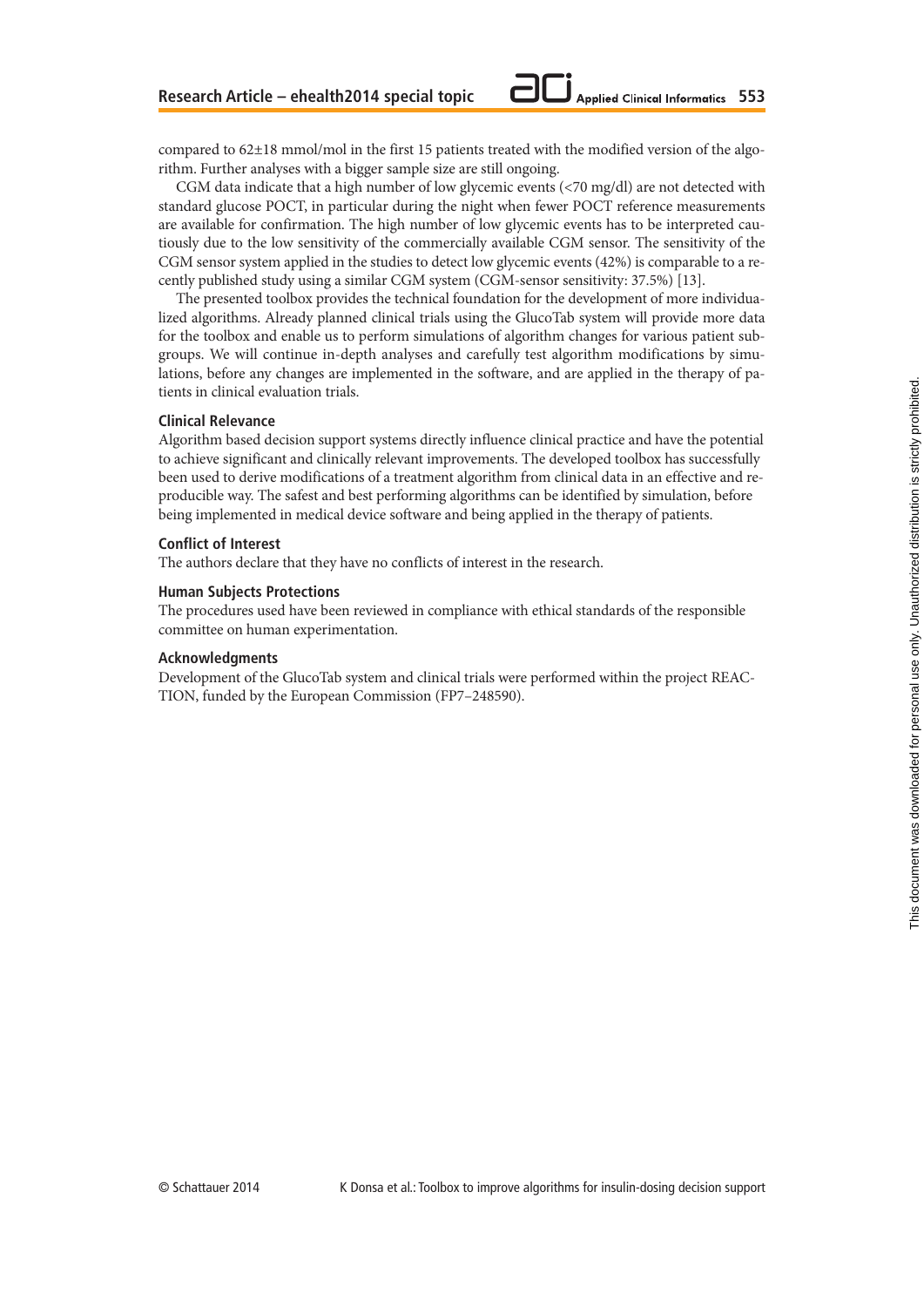

**Fig. 1** Structure of the toolbox for improving algorithms for insulin-dosing-decision support. ETL (extract, transform and load)



**Fig. 2** Example of blood glucose estimations due to algorithm modifications. IU (insulin unit)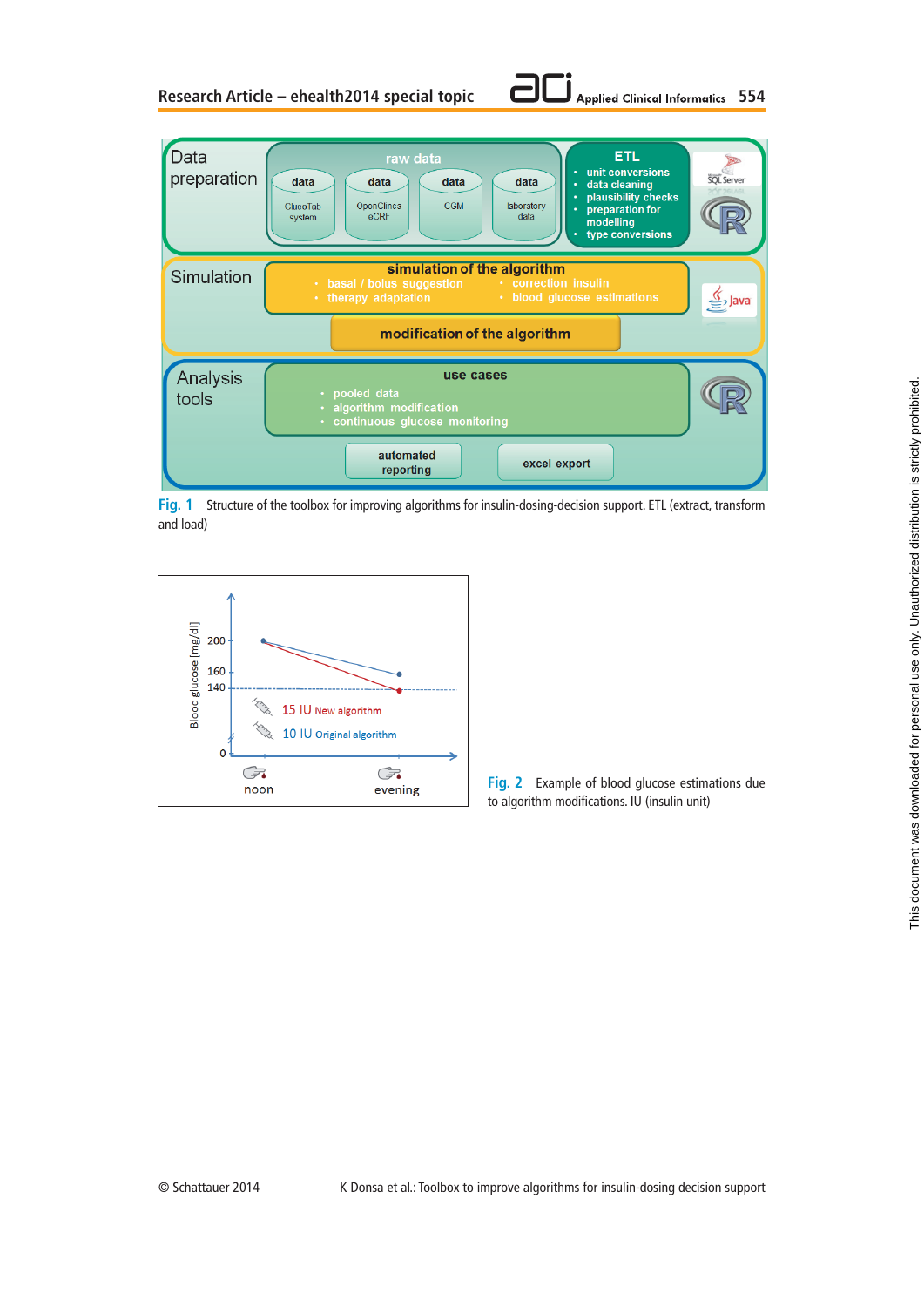





**Fig. 3** Blood glucose values preceding low glycemic events (<70 mg/dl). Black lines denote changes of blood glucose values over the measurement interval that resulted in a blood glucose value <70 mg/dl. Red lines are averages



**Fig. 4** Mean blood glucose per hospital stay – clinical data and simulation results